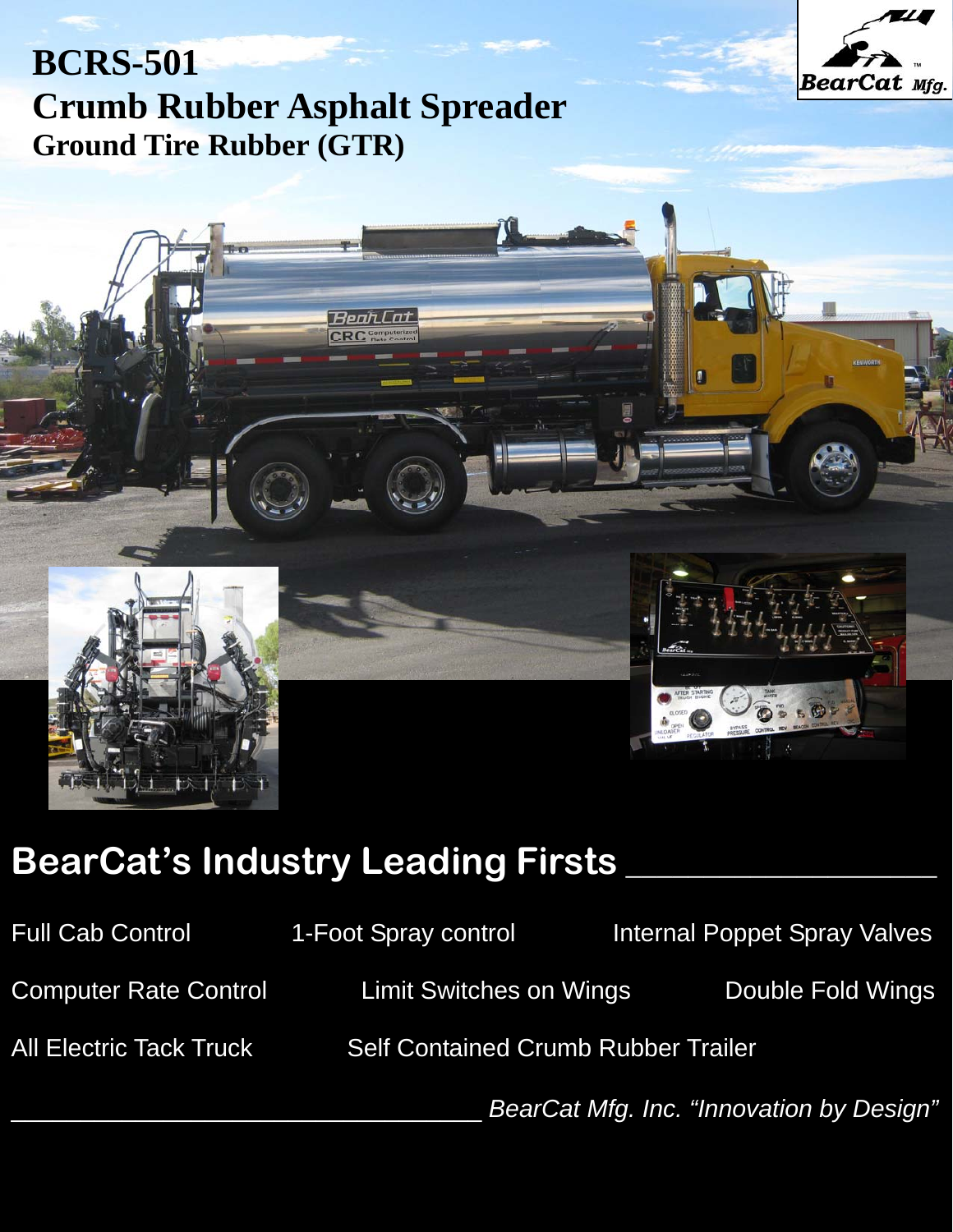## **BCRS-501 Single Auger Crumb Rubber Asphalt Spreader Truck Features**



Roof mounted hydraulic oil cooler. (Clean Location)











gine mounted pumps are easy to service.

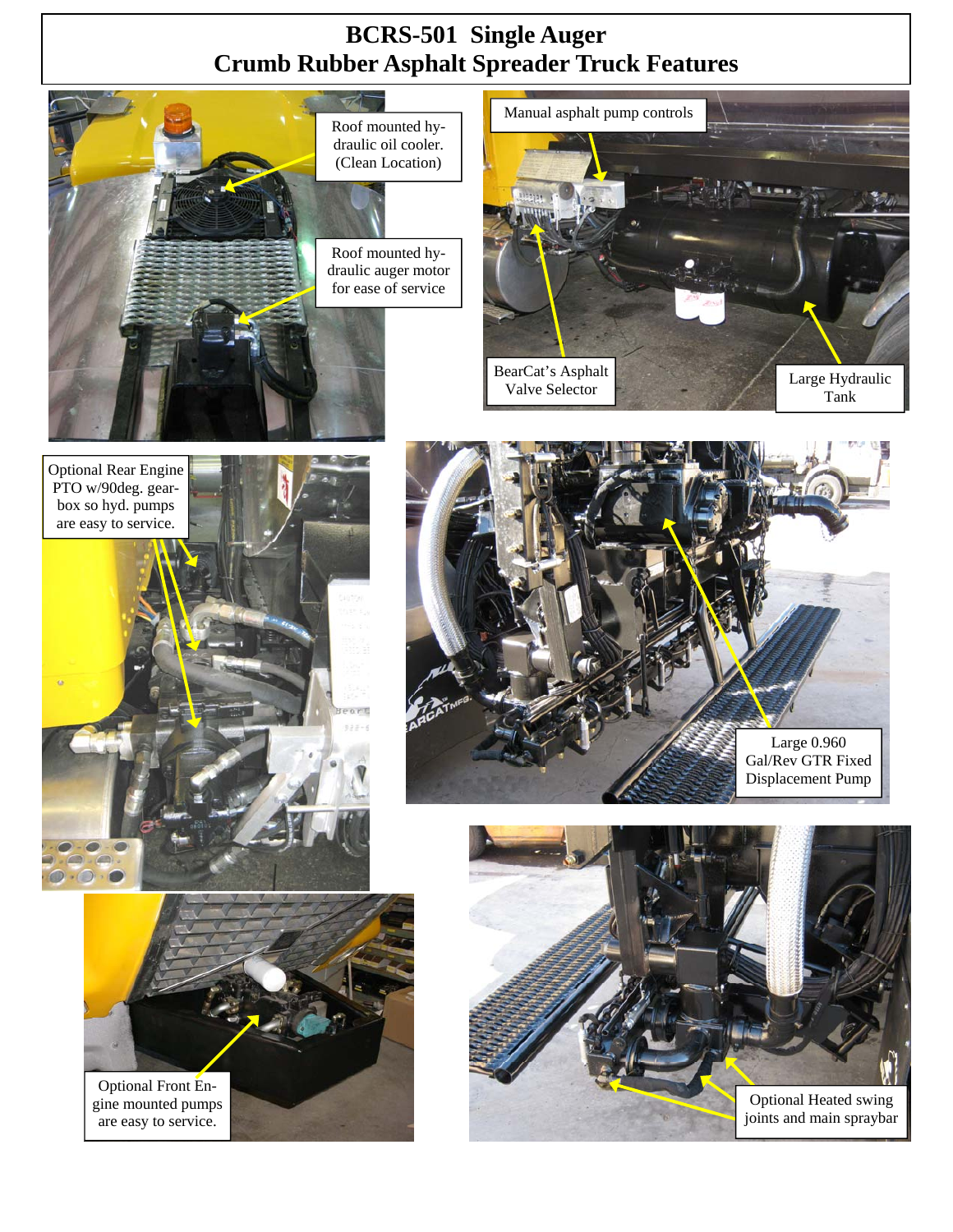





#### **Spray Valves**

Internal poppet spray valves are immersed in hot asphalt, providing instant spray when valves open. Uniform spray patterns are assured and clogs are eliminated.

### **BCRS-501 Single Auger GTR Asphalt Spreader Truck Features**

- Up to 3,100 Gallon (11,735 liter) Tank
- 14" (35.6 cm) reversible auger

**\_\_\_\_\_\_\_\_\_\_\_\_\_\_\_\_\_\_\_** 

• 90deg. Gearbox which allows the hydraulic motor to be mounted on the roof tank, which also keeps the front tank head clean for a tight cab to tank distance.

• Inside modified tank bolsters to facilitate good GTR circulation and simplify tank construction.

- Two full length heat tubes (propane or diesel fired).
- Optional Hot Oil heat traced system; to heat all asphalt valves, spraybar and filter-screen housings.
- Large heated 5" tank valve.
- Heated side load valve for fast plant loading.
- Roof mounted hydraulic oil cooler.
- The industry wide respected BearCat CRC control system.
- Tight-cab design is conducive to shorter wheel bases.
- Bearcat's exclusive spraybar pre-charge design to prevent streaking at the start line.
- The same BearCat CRC cab control system you have come to trust on the BC501 is used on the GTR spreader systems.

• This truck is designed to spread rubberized asphalt containing 15% to 22% "Crumb Rubber" but can also spread conventional asphalt products.